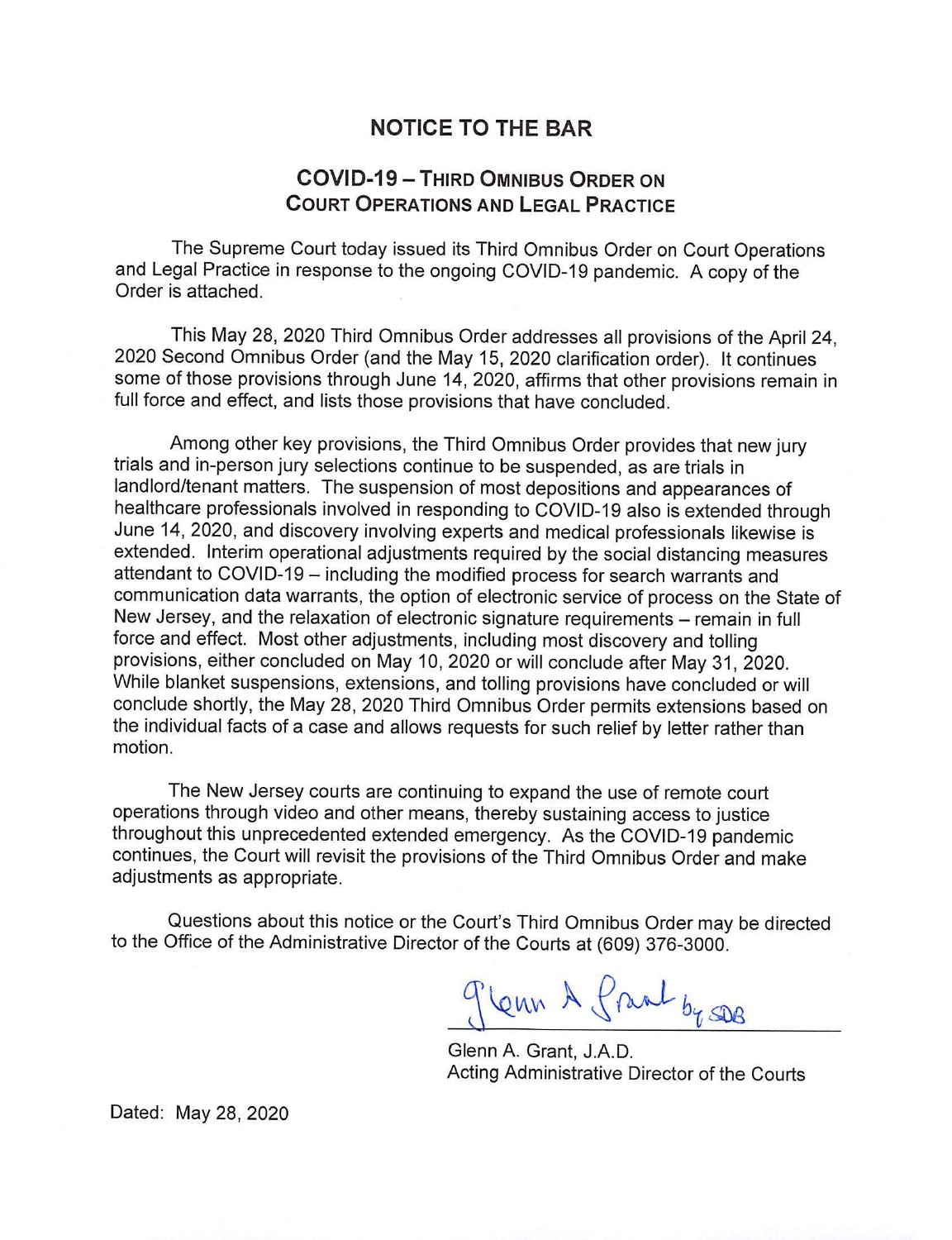## **SUPREME COURT OF NEW JERSEY**

In response to the ongoing COVID-19 public health emergency, the Supreme Court has authorized various interim adjustments to court operations, including as set forth in the March 27, 2020 First Omnibus Order and April 24, 2020 Second Omnibus Order.

Court operations are continuing in a virtual format to the greatest extent practicable, subject to constitutional considerations and resource limitations. To date, the New Jersey courts have conducted more than 30,000 court events involving more than 250,000 participants.

A public health emergency has been continued in New Jersey at least through June 5, 2020, and current health guidance suggests that in-person court operations will not resume in full for some time.

The April 24, 2020 Second Omnibus Order (as clarified by the May 15, 2020 Order) provided for certain limited extensions of deadlines and tolling of timeframes. This Third Omnibus Order continues some of those extensions and tolling provisions through June 14, 2020, affirms that other provisions remain in full force and effect, and lists those provisions that have concluded.

Accordingly, it is ORDERED that effective immediately: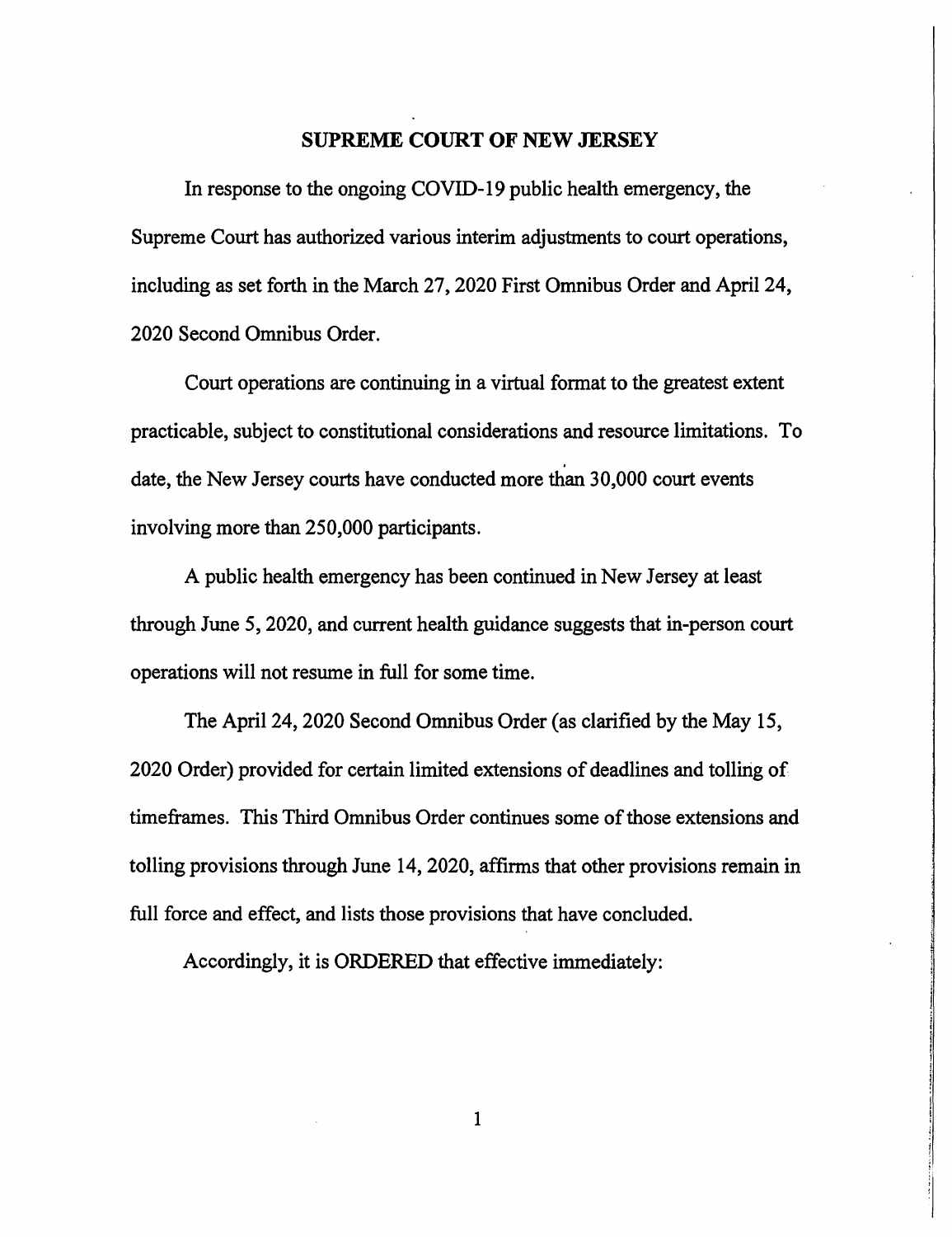- 1. The following provisions of the April 24, 2020 Second Omnibus Order (as clarified by the May 15, 2020 Order) are extended for the additional period from June 1 through June 14, 2020:
	- $1(a)$  no new jury trials
	- $2(a)$  excludable time
	- $3(b)$  discovery involving physical or mental examinations
	- $3(c)$  time period for filing affidavits of merit
	- $3(k)$  no lockouts of residential tenants (evictions); no landlord/tenant (LT) trials; ongoing efforts to settle LT matters
	- $(3(1)$  no Special Civil Part (DC) or small claims (SC) trial calendars; ongoing efforts to settle DC and SC matters; judges may conduct DC and SC trials in a virtual format with the consent of all parties
	- $3(m)$  no courtesy copies in civil matters, and as provided in the May 15, 2020 order in matrimonial (FM) matters, if the total submission does not exceed 35 pages
	- $4(a)$  expert reports in family
	- $7(c)$  healthcare providers excused from depositions and appearances
- 2. The following provisions of the April 24, 2020 Second Omnibus Order ( as clarified by the May 15, 2020 Order) remain in full force and effect:
	- $2(b)$  process for search warrants and communication data warrants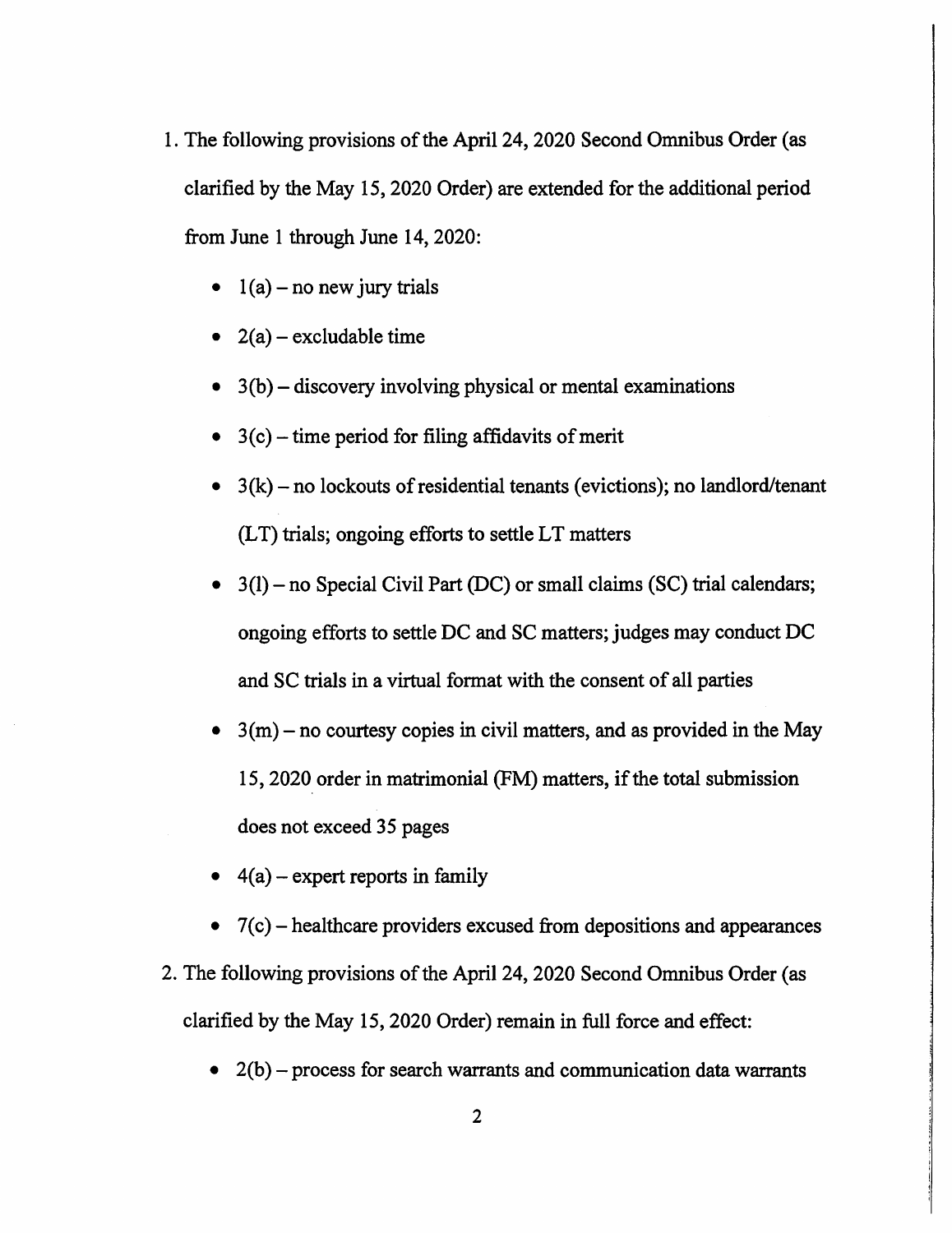- $3(h)$  Office of Foreclosure
- $3$ (o) guardianships of incapacitated adults
- $5 Tax$  Court
- 6 Municipal Courts
- $7(a)$  remote depositions
- $7(b)$  remote proceedings in general
- $7(e)$  electronic service on the State of New Jersey.
- $8(a)(ii)$  and  $(b)$  discipline and fee arbitration
- 9 Board of Bar Examiners
- $10$  electronic signatures
- $11 -$  Appellate Division
- $12$  letter requests for extensions
- $13$  extensions based on individual facts of a case
- 3. The following provisions of the April 24, 2020 Second Omnibus Order ( as

clarified by the May 15, 2020 Order) have concluded:

- $3(a)$  civil discovery deadlines
- $\bullet$  3(d) tolling for lack of prosecution dismissals in civil matters
- $\bullet$  3(e) Track Assignment Notices
- $3(f)$  Notices of Tort Claims
- $3(g)$  pretrial discovery in civil matters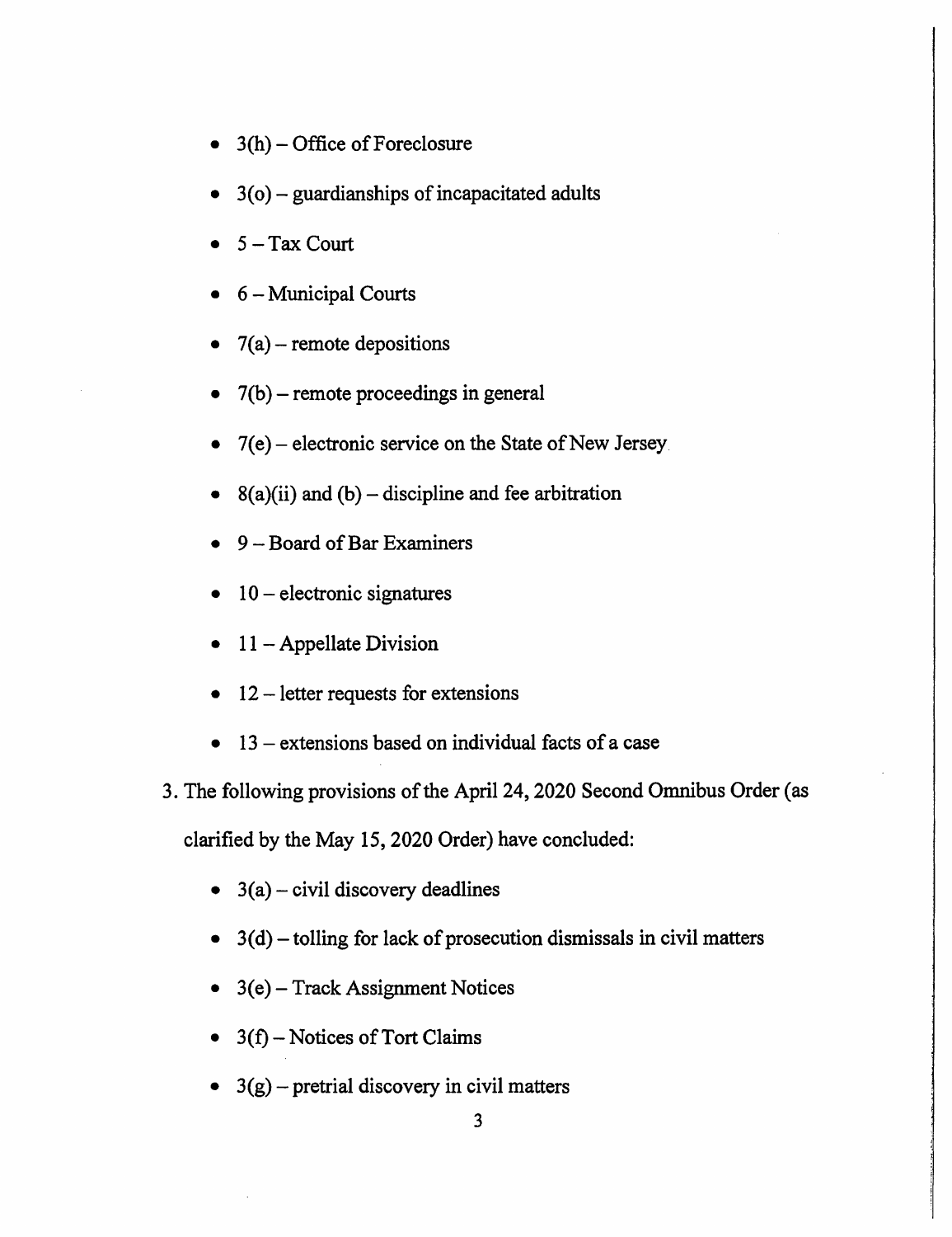- $(3(i) involuntary civil commitment hearings)$
- $3(i)$  discovery end dates
- $3(n)$  civil arbitration
- $4(a)$  family discovery deadlines except for experts
- $4(b)$  tolling for lack of prosecution dismissals in family matters
- $4(c)$  matrimonial early settlement panels
- $7(d)$  tolling in general
- $8(a)(i)$  tolling for disciplinary matters and fee arbitration
- 4. Suspension of grand jury empanelment dates and sessions is extended as follows:
	- a. In-person grand jury selections and sessions shall not be scheduled through at least June 14, 2020; and
	- b. Grand juries may convene remotely consistent with the Pilot Program for Virtual Grand Juries as authorized by the Court's May 14, 2020 Order, which currently is operating in Bergen and Mercer Counties.
- 5. This order is intended to be implemented in tandem with the Court's April 20, 2020 Order on the continuation of remote proceedings.